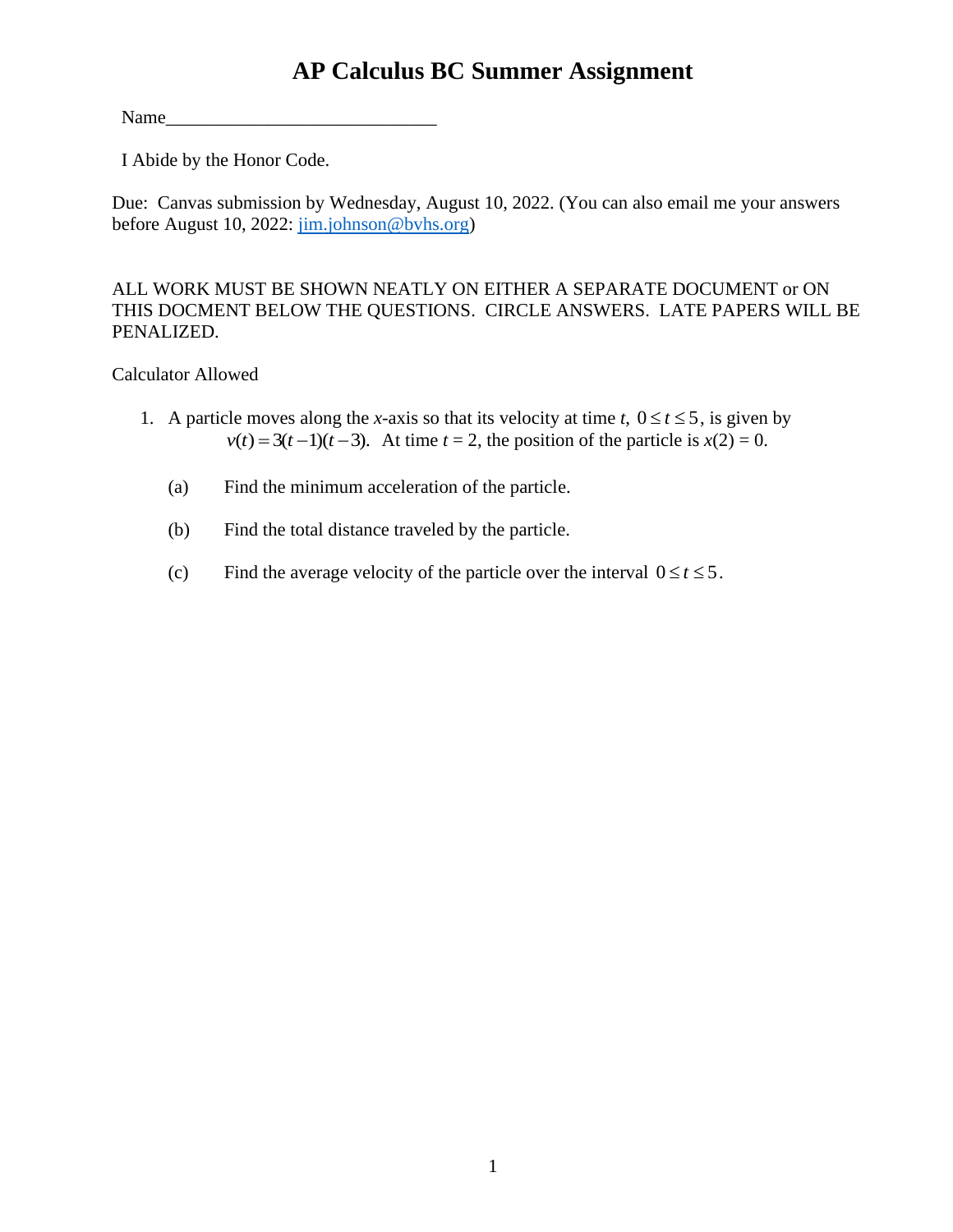2. A function *f* is continuous on the closed interval [-3, 3] such that  $f(-3) = 4$  and  $f(3) = 1$ . The functions  $f'$  and  $f''$  have the properties given in the table below.

|                     | $-3 < x < -1$ | $x = -1$       | $-1 < x < 1$ | $x =$ | 1 < x < 3 |
|---------------------|---------------|----------------|--------------|-------|-----------|
| $\gamma(x)$         | Positive      | Fails to exist | Negative     |       | Negative  |
| $\mathfrak{C}''(x)$ | Positive      | Fails to exist | Positive     |       | Negative  |

- (a) What are the *x*-coordinates of all the absolute maximum and absolute minimum points of *f* on the interval [-3, 3]? Justify your answer.
- (b) What are the *x*-coordinates of all points of inflection of *f* on the interval [-3, 3]? Justify your answer.
- (c) Sketch a graph that satisfies the given properties of *f.*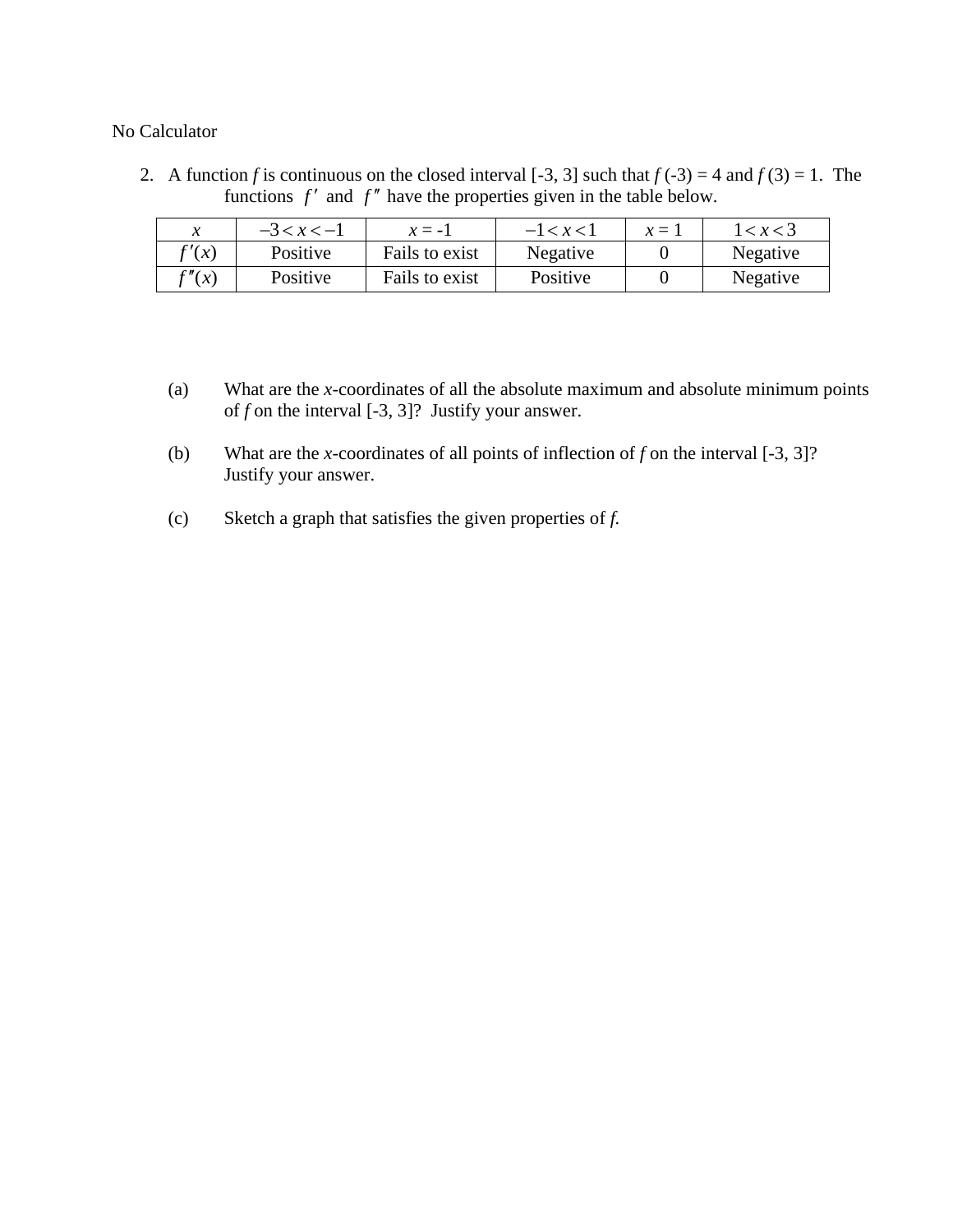### Calculator Allowed

- 3. Let *f* be the function given by  $f(x) = x^3 6x^2 + p$ , where *p* is an arbitrary constant.
	- (a) Write an expression for  $f'(x)$  and use it to find the relative maximum and minimum values of  $f$  in terms of  $p$ . Justify your answer.
	- (b) Find the value of  $p$  such that the average value of  $f$  over the closed interval [-1, 2] is 1.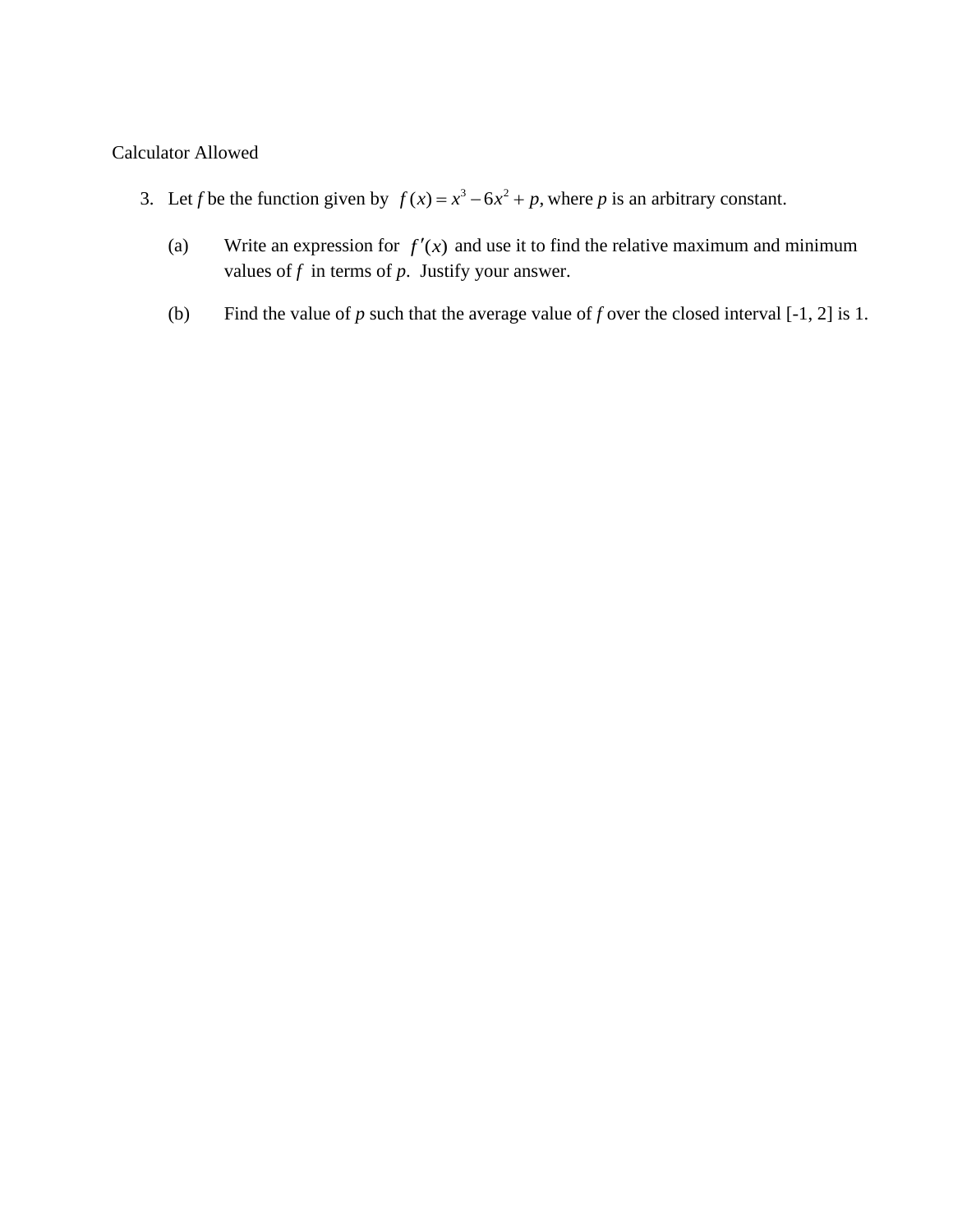- 4. Consider the curve defined by the equation  $y + \cos y = x + 1$  for  $0 \le y \le 2\pi$ .
	- (a) Find  $\frac{dy}{dx}$ *dx* in terms of y.
	- (b) Write an equation for each vertical tangent to the curve.

(c) Find 
$$
\frac{d^2y}{dx^2}
$$
 in terms of y.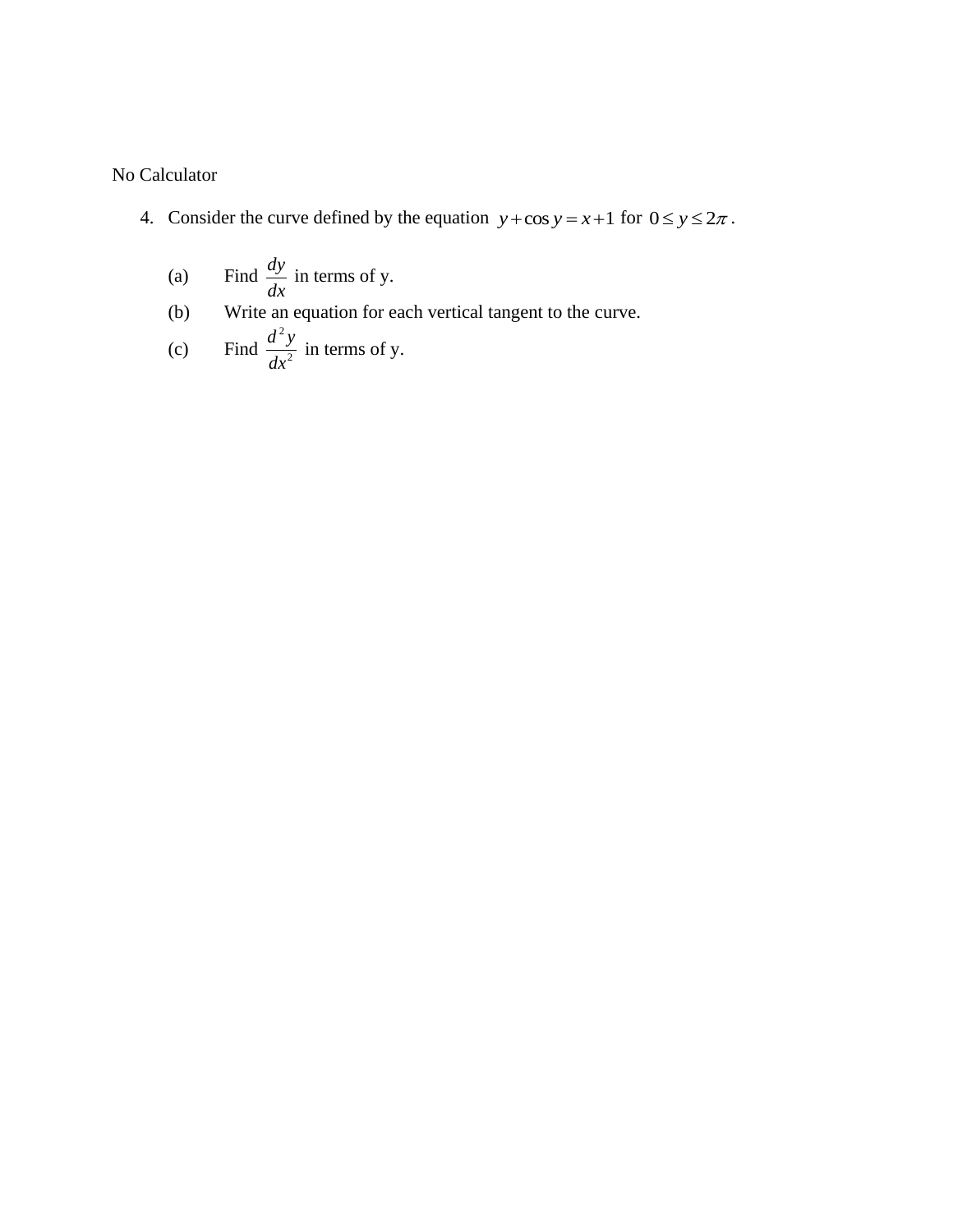Calculator allowed

- 5. The volume *V* of a cone ( $V = \frac{1}{2}\pi r^2$ 3  $V = \frac{1}{2}\pi r^2 h$ ) is increasing at the rate of  $28\pi$  cubic cm per second. At the instant when the radius r of the cone is 3 cm, its volume is  $12\pi$  cubic cm and the radius is increasing at  $\frac{1}{2}$ 2 cm per second.
	- (a) At the instant when the radius of the cone is 3 cm, what is the rate of change of the area of its base?
	- (b) At the instant when the radius of the cone is 3 cm, what is rate of change of its height *h*?
	- (c) At the instant when the radius of the cone is 3 cm, what is the instantaneous rate of change of the area of its base with respect to its height *h*?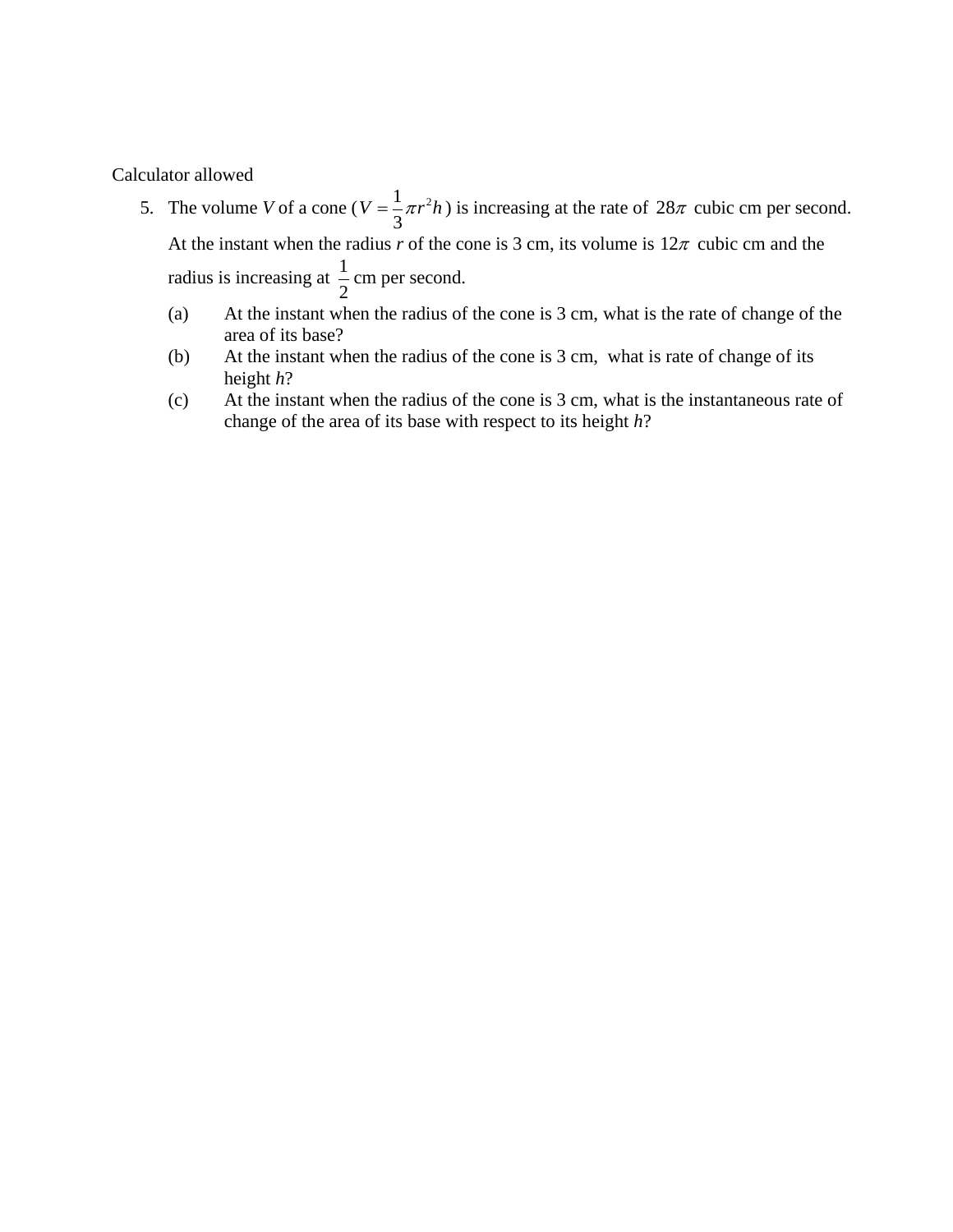



- 6. Let *f* be the function defined on the closed interval [0, 7]. The graph of *f*, consisting of four line segments, is shown above. Let *g* be the function given by  $g(x) = \int_2^x f(t) dt$ .
	- (a) Find  $g(3)$ ,  $g'(3)$ , and  $g''(3)$ .
	- (b) Find the average rate of change of *g* on the interval  $0 \le x \le 3$ .
	- (c) For how many values *c*, where  $0 < c < 3$ , is  $g'(c)$  equal to the average rate found in part (b)? Explain your reasoning.
	- (d) Find the *x-*coordinate of each point of inflection of the graph of *g* on the interval  $0 < x < 7$ . Justify your answer.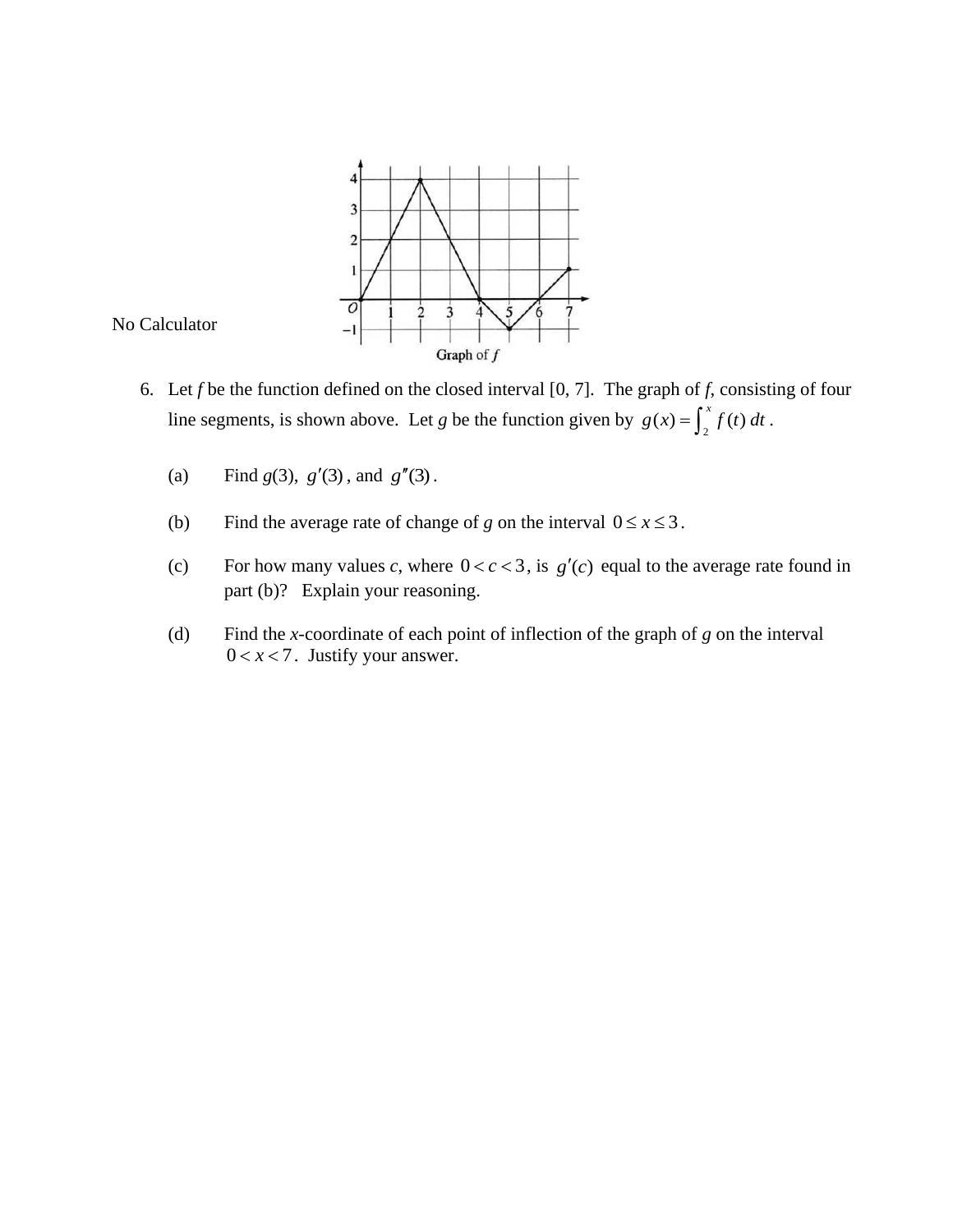

- 7. The shaded region *R* is bounded by the graph of  $y = x^2$ , and the line  $y = 4$ , as shown in the figure above.
	- (a) Find the area of *R.*
	- (b) Find the volume of the solid generated by revolving *R* about the *x*-axis.
	- (c) There exists a number  $k, k > 4$ , such that when  $R$  is revolved about the line  $y = k$ , the resulting solid has the same volume as the solid in part (b). Write, but do not solve, an equation involving an integral expression that can be used to find the value of *k*.